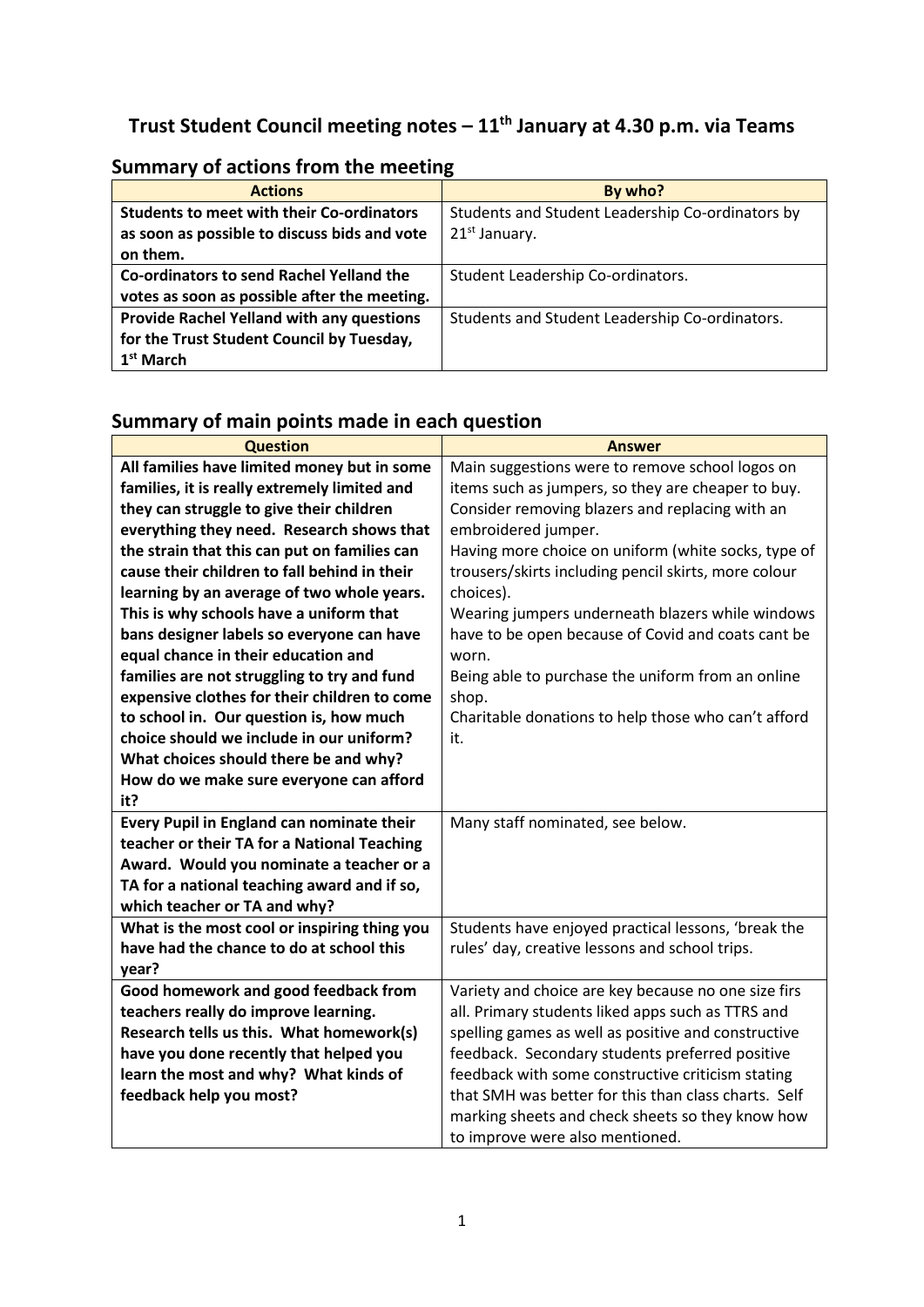## **Present:**

Mr Buckley, CEO Mrs Yelland, PA to the CEO Mrs Ball, Headteacher at Landulph Mrs Gallie, Teacher at Saltash Mrs Pipe, Headteacher at Dobwalls Mr Saberton, Teacher at Looe Mrs Stoneham, Head of Drama at Liskeard

Charlie (Saltash), Isobella (Dobwalls), Bertie (Liskeard), Fleur (Landulph), Lexi (Liskeard), Lowena (Trewidland), Toby (Dobwalls), Jayden (Saltash), Aaron (Saltash), Lowenna (Dobwalls), Lolo (Trewidland), Mylee (Landulph), Zane (Saltash), Fionntan (Looe), Summa (Saltash), Amy (Saltash), Anastasia (Saltash), Leon (Saltash).

## **Apologies:**

Bluebell (Saltash), Caitlin (Looe), Brooke (Looe).

*Meeting started at 16.32.*

## **Outline of meeting**

Mr Buckley welcomed everybody to the meeting and introduced himself.

## **Notes from previous meetings**

Mr Buckley explained that all notes from these meetings are circulated and published on the SMART Trust website. If anyone believes the notes are incorrect, to contact Mrs Yelland with the suggested amendment to update them.

## **Rules of these meetings**

Mr Buckley stated the rules as follows:

- If you wish to speak, click on the 'raise hand' icon and wait for the Chair of the meeting to invite you to speak.
- Always keep your microphone on mute and camera turned off unless the Chair of the meeting invites you to speak.
- When you have been invited to speak, unmute your microphone and if you wish to (we would advise you to if you can) turn your camera on. When you have finished speaking turn your camera and microphone off again.
- If you don't have a microphone that works, you can type your answers into the 'Chat'. If you don't have chat either you can send an email to [Rachel.Yelland@smart-trust.net](mailto:Rachel.Yelland@smart-trust.net) or your coordinator.

### **Introductions**

Everyone introduced themselves stating their name and which school they attend.

### **Public meeting**

Mr Buckley explained that these meetings always focus on positive comments, positive suggestions, and positive solutions. If a councillor wishes to share a problem or something that is concerning them, this must be taken straight to their teacher. Names cannot be shared other than as positive praise because this is a public meeting. If there is something that a student would like to ask, please do so and it can be answered during the meeting or added to the agenda of an upcoming meeting.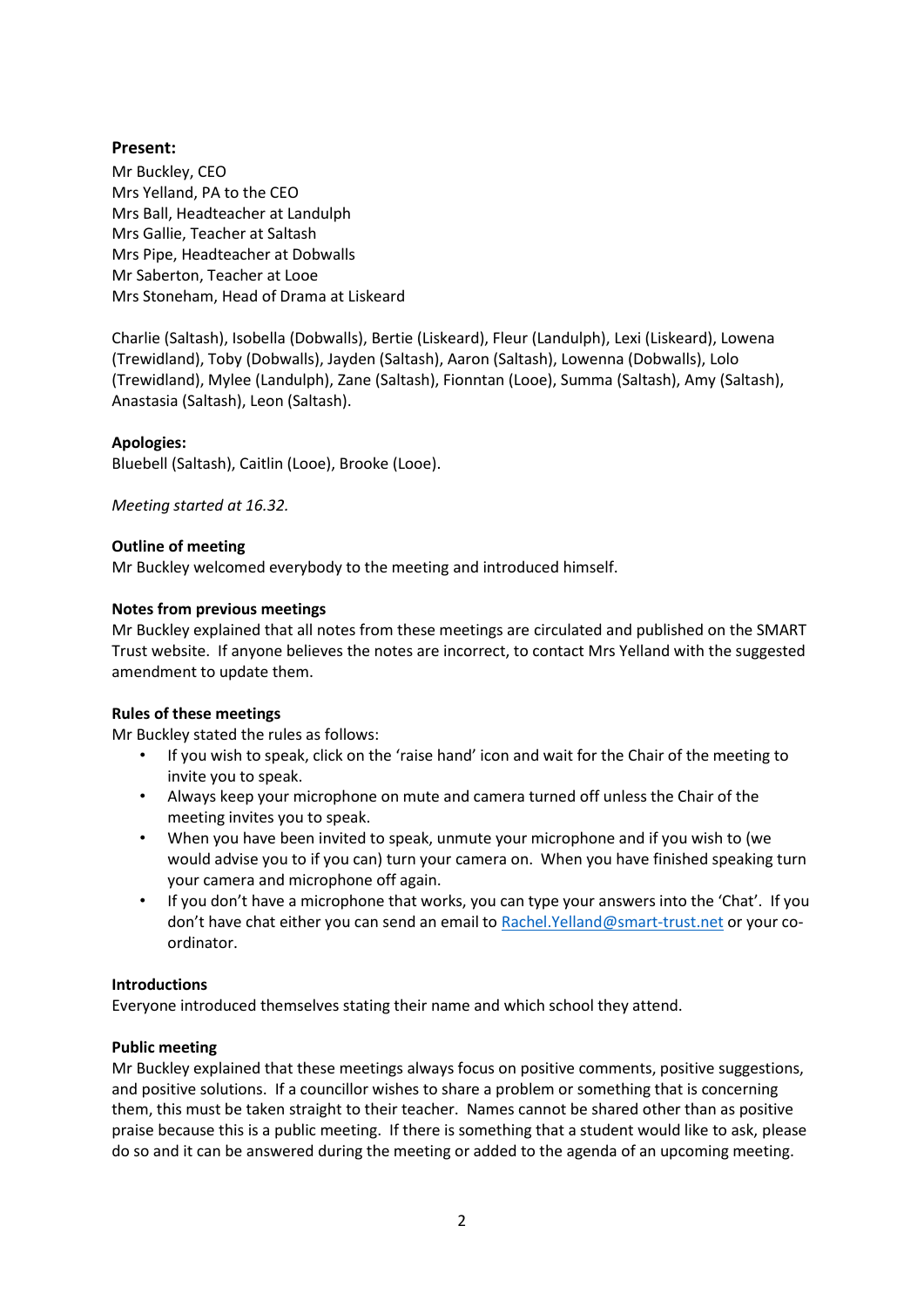## **School Bids for the Trust Student Conferences**

Mr Buckley stated we are looking forward to the conferences and thanked the schools for applying. There are three conference slots for this year and four bids have been received. Mr Buckley summarised how the bidding process will work:

- Each school will provide a brief overview of their conference during this meeting.
- Each Council will meet with their Co-ordinator after this meeting to rank each bid (1 being the one liked the most). Schools cannot vote for their own bid.
- The Student Leadership Co-ordinator will submit the school's ranking to Mrs Yelland by Friday, 21<sup>st</sup> January.
- Bids ranked numbers 3 and 4 will 'buddy up' so all schools get the opportunity to use their ideas this year.
- Mrs Yelland will circulate the decisions to the Co-ordinators as soon as possible.

Mr Buckley asked each school to present their bid (Student Leadership Co-ordinators have received a copy of the bids).

### *Landulph*

Fleur and Mylee presented on behalf of Landulph and the theme of their conference will be "How can we continue to improve our schools to be more eco-friendly?"

## *Liskeard*

Bertie presented on behalf of Liskeard and the theme of their conference will be "Our main theme will be Building Belonging – creating an environment where everyone is part of the learning."

## *Dobwalls*

Lowenna and Toby presented on behalf of Dobwalls and the theme of their conference will be "As this is the year of the Commonwealth games, to develop student's understanding of the Commonwealth to understand it's heritage, the purpose and values."

### *Saltash*

Charlie, Aaron, Zane and Jayden presented on behalf of Saltash via a pre-recorded presentation and the theme of their conference will be "leadership in our local community – what can we learn from the outstanding leadership all around us?" "How does diversity and difference make us strong and rich? Who are our local leadership heroes, now and historically?" "How can we implement ideas from their examples of successful leadership into our own leadership roles?"

Mr Buckley thanked the students for such excellent summaries of their bids and invited any questions from the students present.

### *No questions raised.*

### **Questions for this meeting**

Mr Buckley welcomed the two Chairs to the meeting – Bertie and Aaron. Bertie and Aaron will take it in turn to read the questions and invite feedback.

Mr Buckley explained that question 5 that had previously been on the agenda will not be discussed today and instead an 'extraordinary meeting' will be arranged to discuss this as a single item agenda.

In our meeting with the coordinators they let us know that Secondary students had become really engaged in the debate around question 5 and so more time was needed to debate this fully. The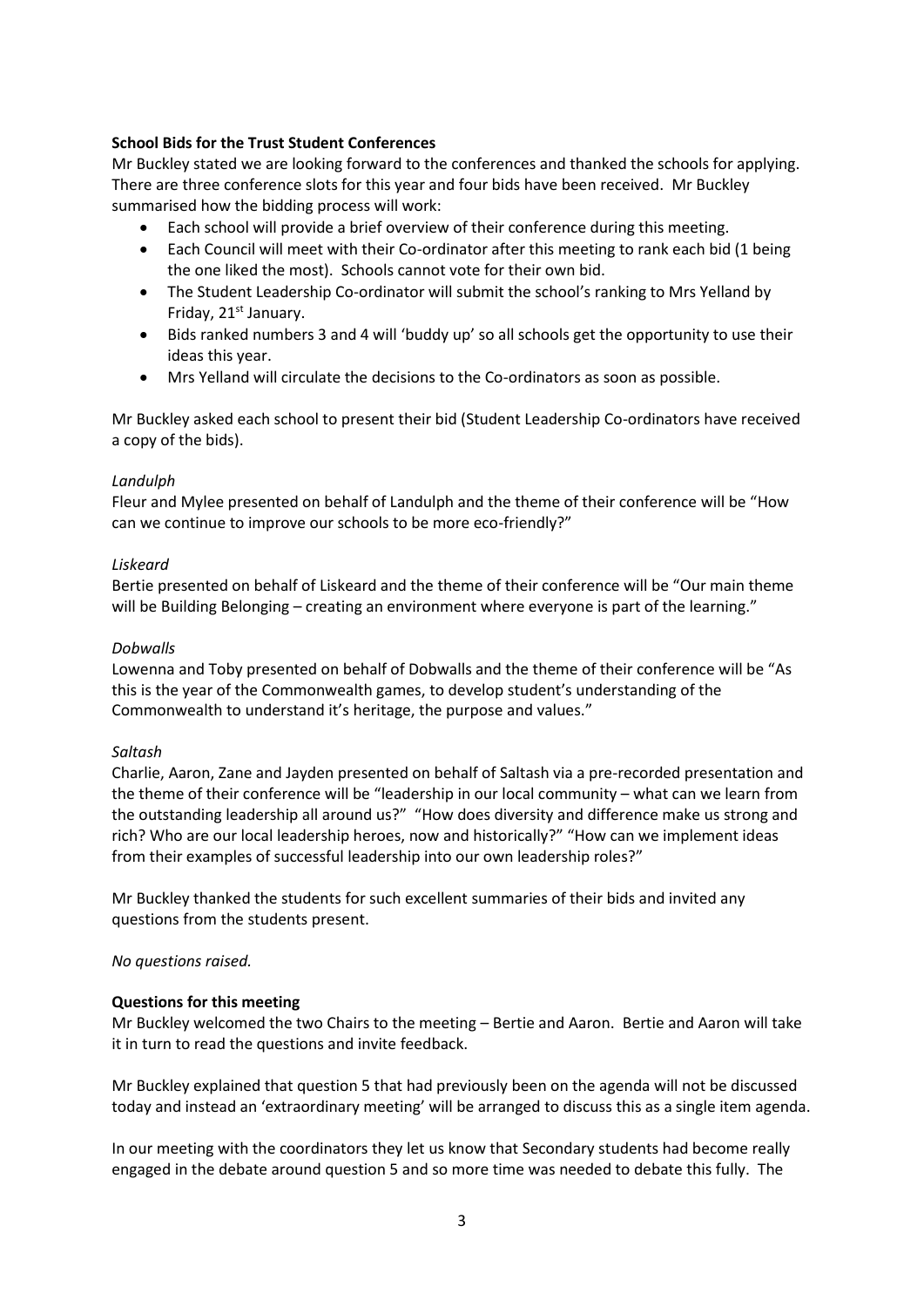Primary students, however, were in agreement that there was a clear solution already for the primary schools (using the 'Worry Monster' approach). Therefore, the extra meeting will be for secondary schools as they will need an online solution; this will take place before February half term.

#### *Bertie:*

**1. All families have limited money but in some families, it is really extremely limited and they can struggle to give their children everything they need. Research shows that the strain that this can put on families can cause their children to fall behind in their learning by an average of two whole years. This is why schools have a uniform that bans designer labels so everyone can have equal chance in their education and families are not struggling to try and fund expensive clothes for their children to come to school in. Our question is, how much choice should we include in our uniform? What choices should there be and why? How do we make sure everyone can afford it?**

Charlie reported that the majority asked liked the idea of making the uniform slightly cheaper or discounts for students that live in certain deprived areas. His personal opinion is to give students the option of wearing a plain black jumper in the winter rather than an embroidered one, to keep costs down.

Jayden advised his tutor group suggested not having to wear a blazer due to the cost and wear a jumper (with the school logo) instead.

Isobella's class suggested having jumpers with no logos to save money.

Lowenna's class suggested that schools could provide coats as well as other uniform items to help with expenses.

Anastasia advised that she had spoken to a variety of students, the common response was that as they are not allowed to wear coats in class, students suggested wearing plain hoodies or jumpers to help keep them warm during the winter months. The school has windows open due to Covid. Students also suggested having the option of wearing pencil skirts as some have issues with pleated skirts.

Fleur's class suggested having an online shop to save petrol/diesel (as people wouldn't have to drive to the shops).

#### *Notes from Looe provided by email:*

All responses suggest there should be more flexibility - i.e. white socks, shorts, and round neck jumpers. Wearing a coat over a blazer is uncomfortable and the style of skirt/trousers should also be up to the person, so long as they are black.

#### *Notes from Trewidland provided by email:*

Suggestions included; uniform donations, more non-uniform days, more choice of uniform (black and grey trousers, shorts, skirts and white tights).

#### *Aaron:*

**2. Every Pupil in England can nominate their teacher or their TA for a National Teaching Award. Would you nominate a teacher or a TA for a national teaching award and if so, which teacher or TA and why?**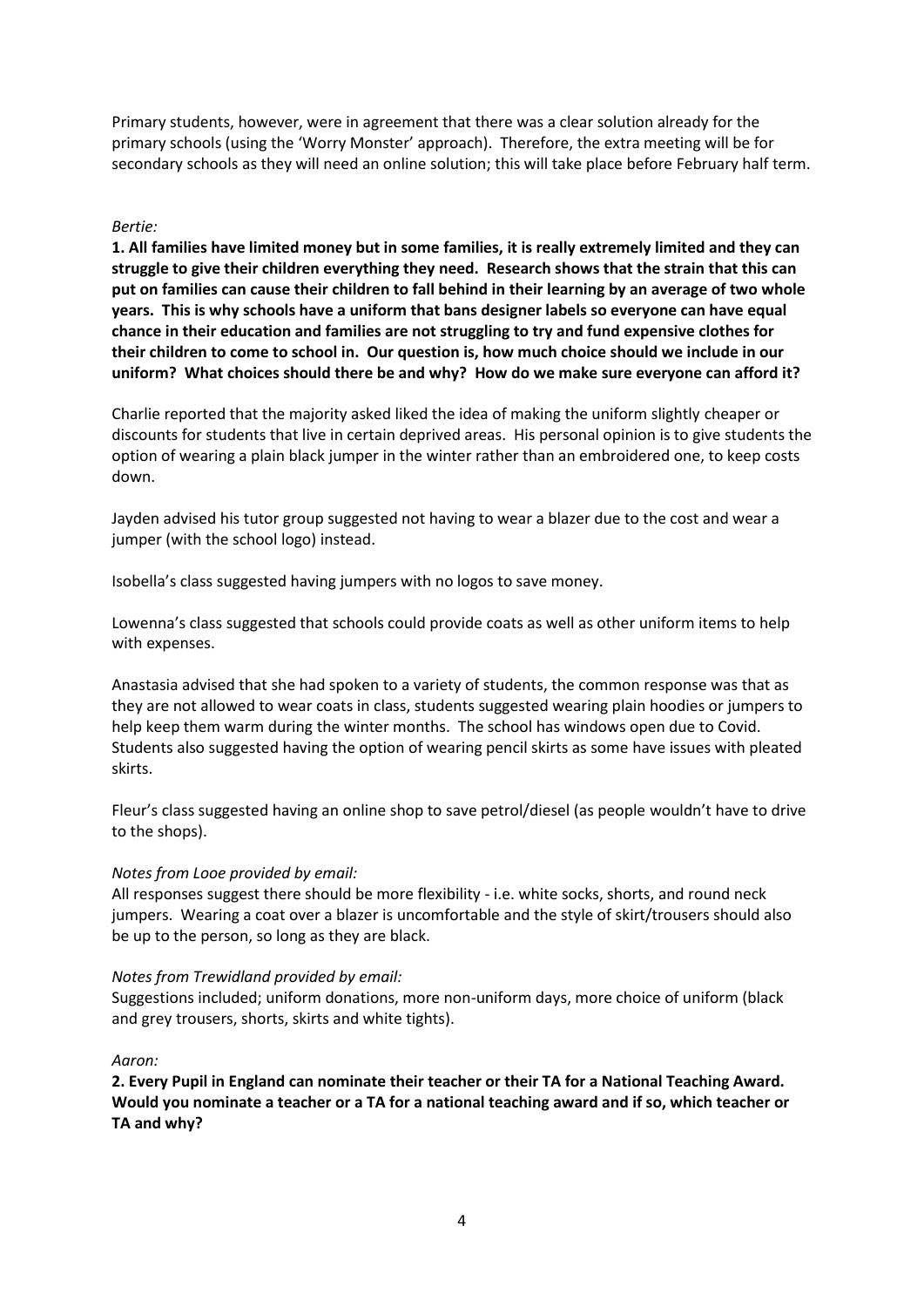Fleur's class nominated Miss Colebrook-Clark as she is always helping, always cheers the class up and always has a smile on her face. The class call her a ray of sunshine as she is a joy to be around.

Jayden's tutor group would like to nominate Head of History, Mrs Anderson. She knows the tutor group very well and helps them with their problems and teaches in fun ways.

Isobella's class would like to nominate their TA, Mrs Boulton because she is always kind, caring and helpful and covers lessons.

Anastasia would like to nominate Mrs Gallie for her work with the Student Council and is a nice person. She also makes history lessons fun and interesting and makes it a joy to learn to subject.

Charlie advised that there were many nominations but the most nominations were for Miss Sayer for making lessons fun and interactive and always caring for students in and outside the classroom. Mr Allen for always being really kind and supportive towards to the students. Lexi nominated Mrs Stoneham because she set up the Liskeard Student Council and if it wasn't for her, Lexi nor Bertie would be in this meeting today.

Bertie seconded this nomination, for Mrs Stoneham's work on the Student Council but also allowing the students to take part in opportunities such as Peer Mentoring – she is also an amazing teacher.

#### *Notes from Trewidland provided by email:*

Mrs Moore for teaching well, working hard, understanding how the students learn. Mr Davies for his hard work and understanding. Mr Lovell.

*Looe will be holding a ballot on this question in due course.*

#### *Bertie:*

### **3. What is the most cool or inspiring thing you have had the chance to do at school this year?**

Lexi advised she has had the opportunity to take part in many cool activities this year, but the one that stands out was being nominated for Student of the Month for her leadership skills. Lexi is the assistant Co-Captain for Liskeard Needs.

Isobella reported that her class took part in graffiti artwork and were doing creative stories in their English lessons.

Jayden explained that he had two examples, one on science for the different and fun practical's that have taken place and the other was the London trip in November where they got to watch two shows and visit places like Covent Garden.

Fleur explained Landulph had a 'break the rules day', where the students were able to pay to break the rules.

Charlie agreed with Jayden's example of London and also reported that the GC Business students had a 'supercar experience' day where they learnt about becoming entrepreneurs. A further example, that is new in Saltash. Science students have been able to practice gene editing in science.

*Mr Saberton summarised Looe's feedback as Fionntan had connection issues.*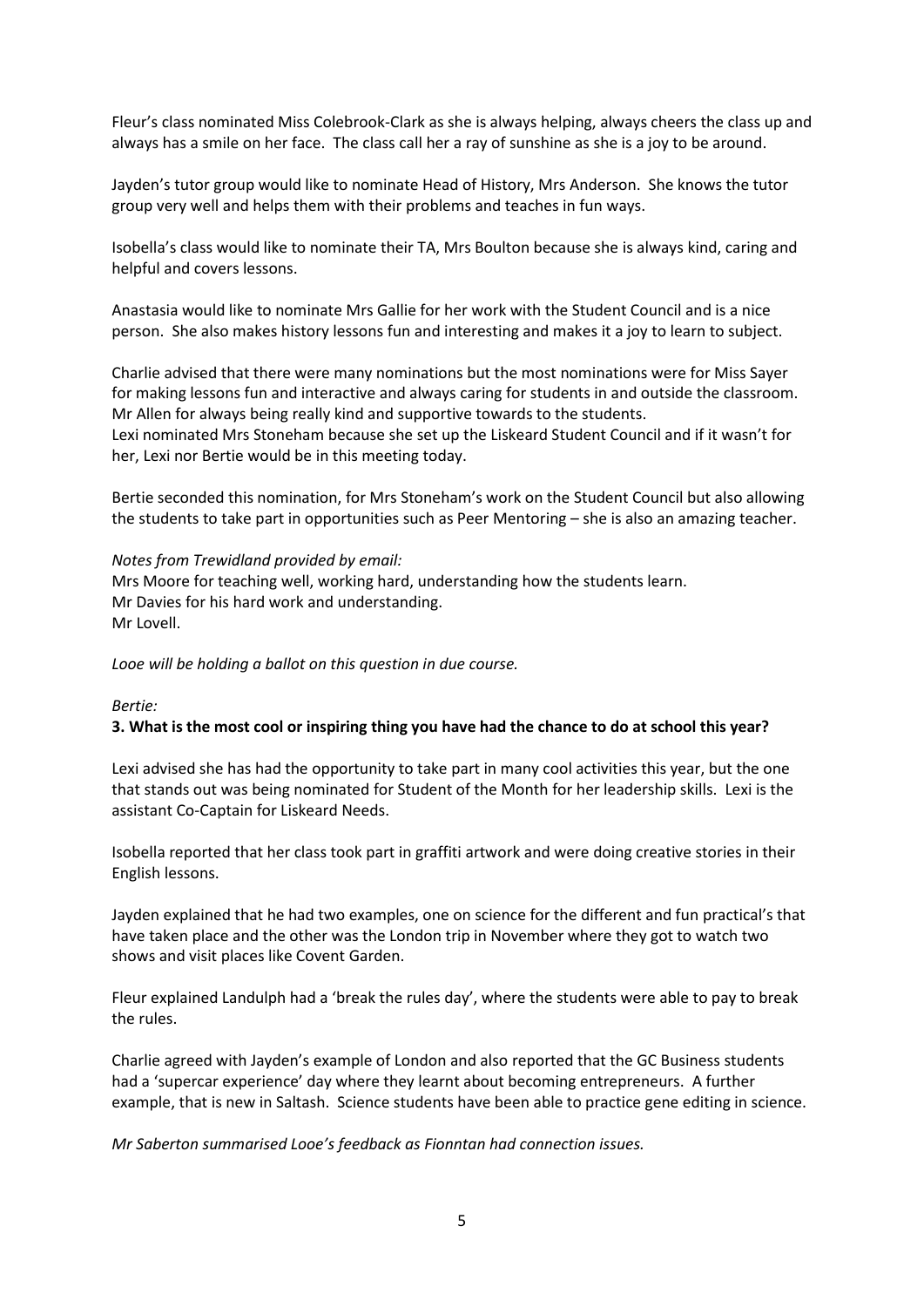Two main points arose from Looe:

Euro Football lunchtime tournaments, these were held during the European Cup period and were enjoyed immensely by all Tutor Groups.

KS4 enjoyed the Year 11 revision day where the timetable was dropped to focus on revision techniques.

Feedback also included how students were enjoying practical lessons in subjects such as science and food technology.

#### *Notes from Trewidland provided by email:*

The students across the classes really enjoyed Space Day. Individual students mentioned art, music and reading.

#### *Aaron:*

**4. Good homework and good feedback from teachers really do improve learning. Research tells us this. What homework(s) have you done recently that helped you learn the most and why? What kinds of feedback help you most?**

Jayden's tutor group preferred Show My Homework (SMHW) over ClassCharts as teachers can provide feedback on the SMHW app.

Mylee's class advised Times Tables Rock Stars (TTRS) has helped them improve their times table skills. It can be accessed using an app or on a computer.

Lexi advised her favourite homework is any science homework as it helps her understand the subject further. The feedback that helps her the most is positive feedback with some constructive criticism.

Fleur explained that her class also use a very new app similar to TTRS, they have a spelling app that helps the class learn spellings in fun ways.

Bertie advised he prefers the more creative homeworks, especially if they are then displayed and enjoys receiving feedback to know whether he has done well or if he could have improved.

Isobella explained that the feedback that helps her most is marking code and a tick sheet, so when she reaches her target, her teacher would tick it off.

Charlie explained that the GC based students have enjoyed the revision guides that have been circulated for their relevant GCSE subjects. They have also appreciated the past maths and science test papers which focus on particular areas of the subject. Charlie elaborated that he likes the 'what went well and even better if…' system and Maths process the papers through a website (Just Maths) that allows students to see where to focus and provides similar questions to the ones they got wrong to help improve their skills. He personally prefers this form of feedback (positives followed by constructive criticism).

### *Notes from Trewidland provided by email:*

The students like receiving positive feedback and constructive criticism when needed.

Mr Saberton summarised Looe's points: